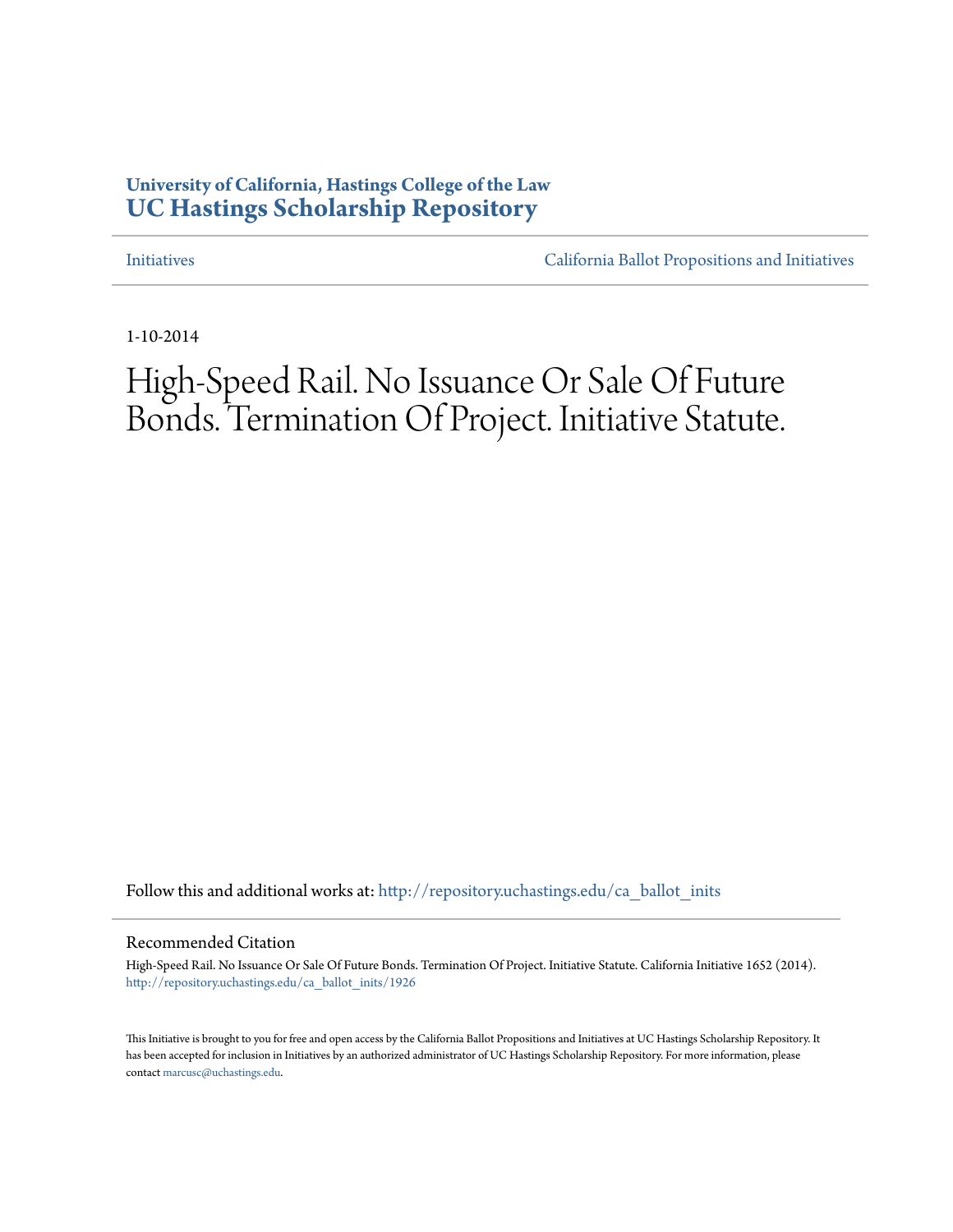**14-000 4** 

January, 10,2014

The Honorable Kamala Harris California Attorney General ATTN: Initiative Coordinator 1300 I Street Sacramento, CA 95814

 $\epsilon$ IV $\epsilon$ **JAN 1 0** <sup>2014</sup>

INITIATIVE COORDINATOR ATTORNEY GENERAL'S OFF

Dear Attorney General Harris:

Please find attached a draft of an initiative measure titled: "Stop the \$1 OObillion Dollar High Speed Rail, and Reinvest in Education Act." These documents are submitted as a request that your office prepare a circulating title and a summary of the chief purpose and points of the initiative measure, per Elections Code§ 9001(a).

By terminating development of California High Speed Rail project, the state's general fund would be relieved of directing hundreds of millions of dollars toward maintenance of bond interest and debt service associated to the project, thereby freeing up those revenues for other general fund commitments including Proposition 98 education resources.

My contact information is as follows:

Jeff Gorell 2219 E. Thousand Oaks Blvd. Ste 209 Thousand Oaks, CA 91362 (805) 910-7121 info@jeffgorell.org

Sincerely,

 $\overline{C}$ . F.  $\overline{p}$ Jeff Gorel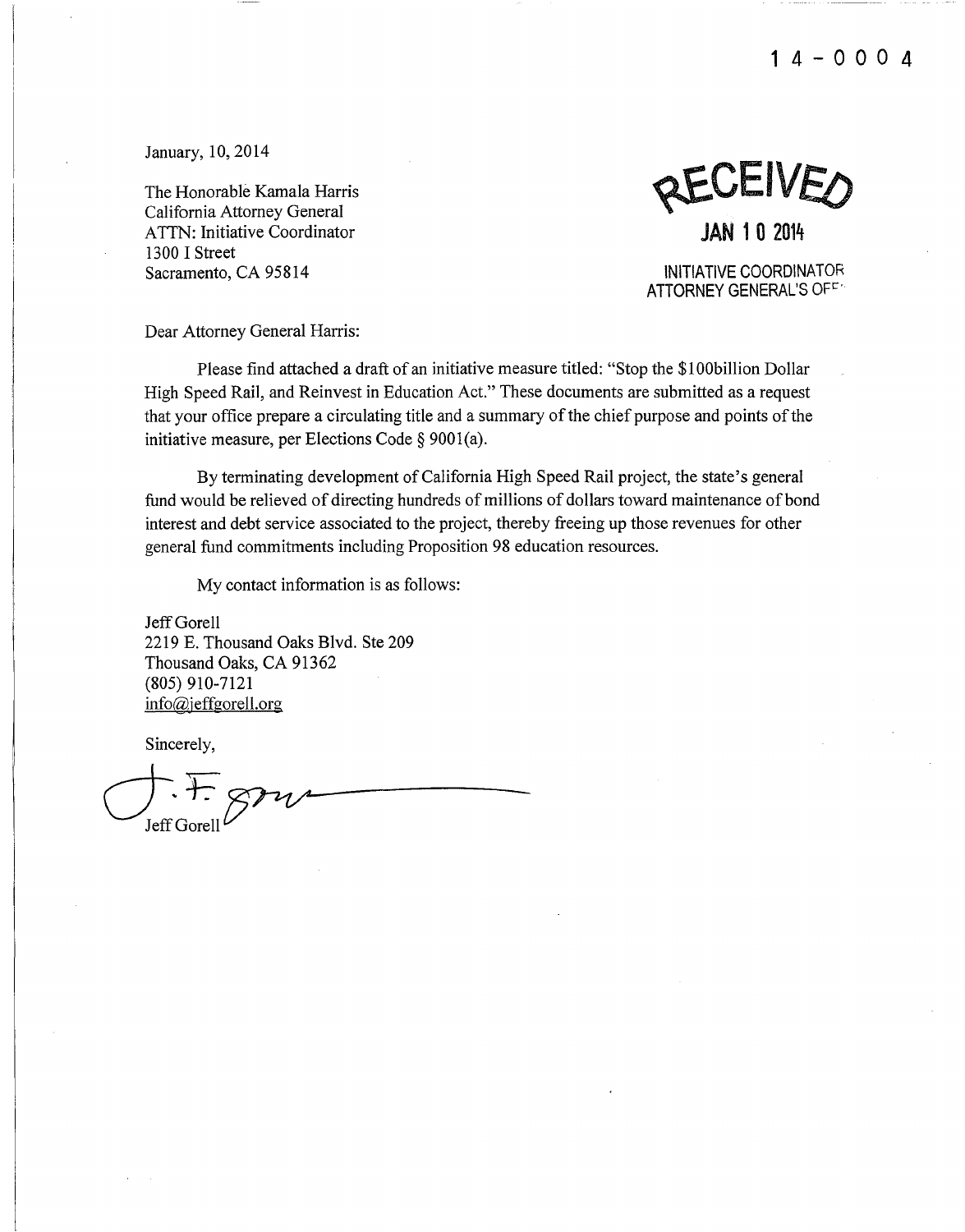## 12-point Boldface INITIATIVE MEASURE TO BE SUBMITTED DIRECTLY TO THE VOTERS

Type

The Attorney General of California has prepared the following title and summary of the chief purpose and points of the proposed measure:

(Here set forth the title and summary prepared by the Attorney General. This title and summary must also be printed across the top of each page of the petition whereon signatures are to appear.)

TO THE HONORABLE SECRETARY OF STATE OF CALIFORNIA Type: Roman Boldface not smaller than 12-point

> We, the undersigned, registered, qualified voters of California, residents of\_~ \_ County (or City and County), hereby propose amendments to the Streets and Highways Code, relating to high-speed rail, and petition the Secretary of State to submit the same to the voters of California for their adoption or rejection at the next succeeding general election or at any special statewide election held prior to that general election or otherwise provided by law. The proposed statutory amendments (full title and text of measure) read as follows:

SECTION 1. The people of the State of California find and declare all of the following: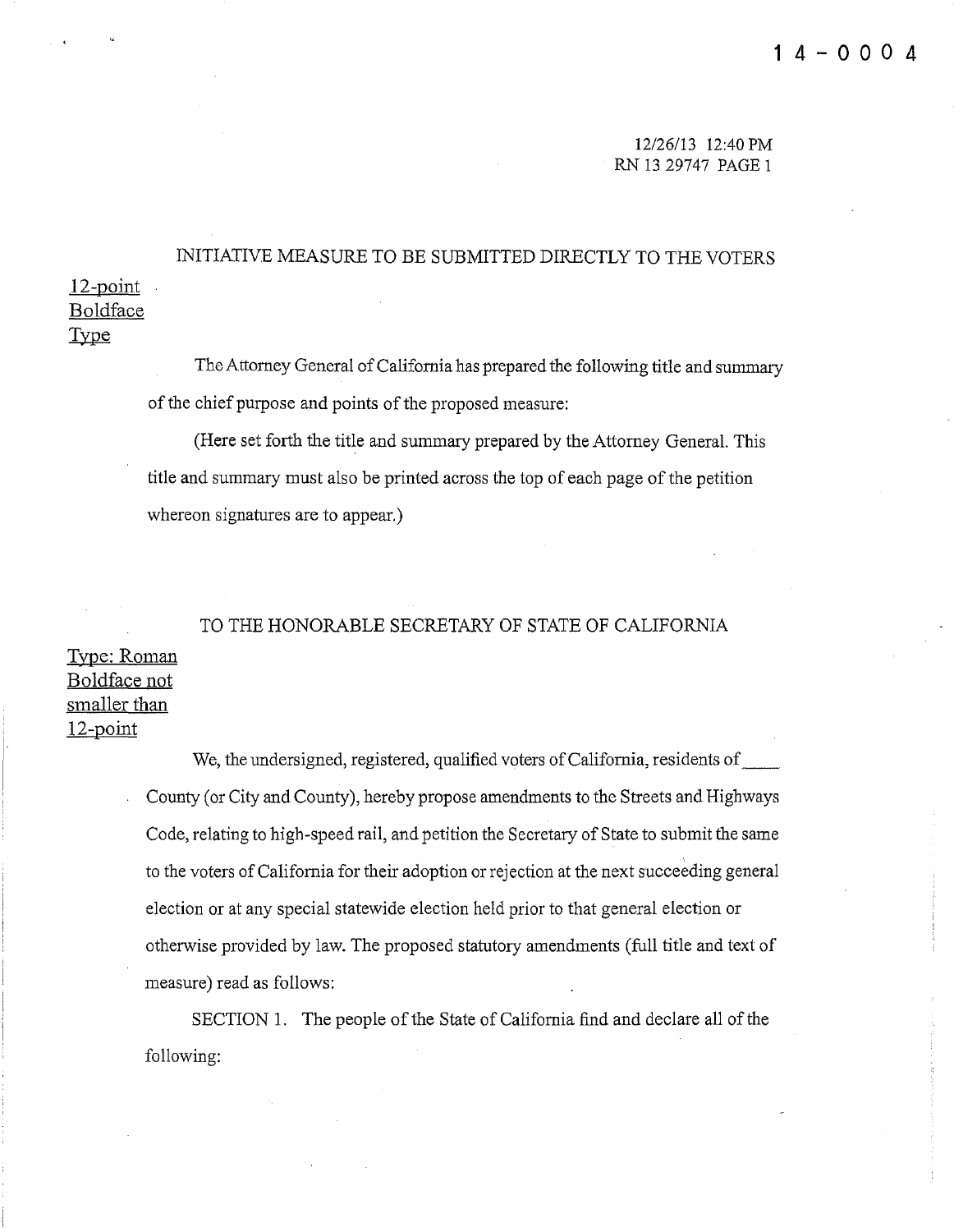(a) When the voters approved the Safe, Reliable High-Speed Passenger Train Bond Act for the 21st Century in 2008, they were promised a statewide high-speed train project that would include Sacramento, the San Francisco Bay Area, the Central Valley, Los Angeles, the Inland Empire, Orange County, and San Diego, at a cost of approximately \$45 billion.

(b) According to the High-Speed Rail Authority in 2008, the estimated cost for Phase 1 of the high-speed rail project linking just San Francisco and Los Angeles was \$34 billion. This phase eliminated Sacramento, Oakland, the Inland Empire, and San Diego. By early 2012, the authority's estimate for Phase 1 more than tripled, and was projected to reach \$118 billion.

(c) Despite the expenditure by the authority of more than \$500 million, not one mile of track was constructed between 2008 and early 2012, and plans became dependent on billions of dollars of future federal grants or private investments, or additional debt that the taxpayers of California would be responsible for repaying.

(d) California cmmot afford to pay for a high-speed train system that will cost more than \$100 billion at a time when prisoners are being released from prisons and taxpayers are being asked to dig deeper into their own pockets to pay for basic services.

(e) In November 2013, the Sacramento County Superior Court ruled that the High-Speed Rail Authority failed to follow voter-approved requirements in the bond act, which includes requirements for an adequate funding plan and sufficient environmental reviews. As a result of this ruling, the High-Speed Rail Authority will need to identify more than \$25 billion iri additional funds from an undetermined source to complete the project.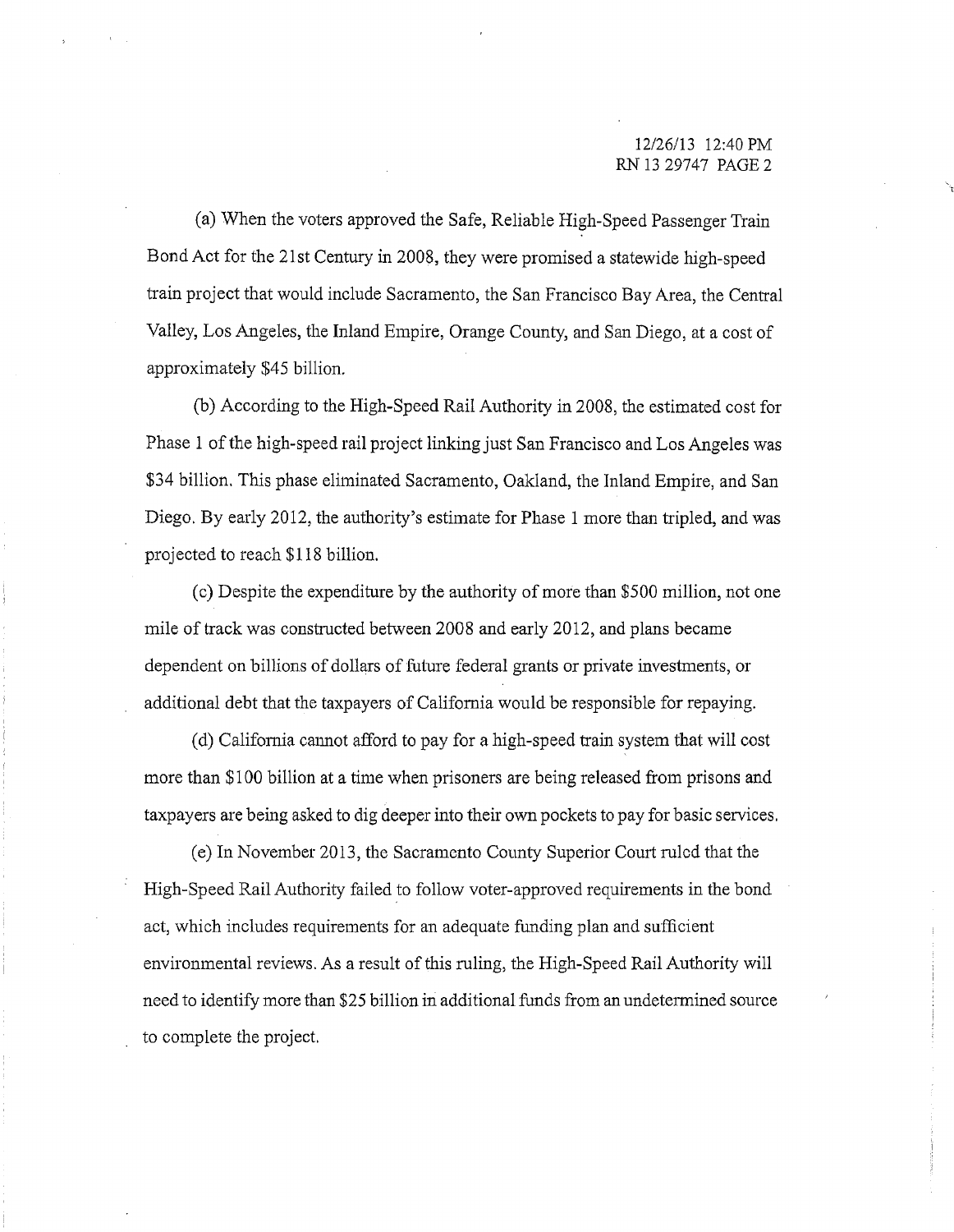(f) Stopping the \$100 billion high-speed rail project now will make available \$600 million annually, which would otherwise have been diverted from education funding to pay for the debt service on the high-speed rail bonds. The annual savings of \$600 million will be available for reinvestment in education.

(g) This measure shall be known as the "Stop the \$100 Billion High-Speed Rail and Reinvest in Education Act."

SEC. 2. Section 2704.045 is added to the Streets and Highways Code, to read:

2704.045. Notwithstanding Section 2704.04, it is the intent of the people of California that no further bonds shall be issued and sold for purposes of Sections 2704.06 and 2704.095.

SEC. 3. Section 2704.096 is added to the Streets and Highways Code, to read:

2704.096. (a) Notwithstanding any other provision of this chapter, no bonds shall be issued and sold for purposes, of Sections 2704.06 and 2704.095 on and after the effective date of this section.

(b) Notwithstanding any other provision of this chapter, all unspent net proceeds received from outstanding bonds issued and sold pursuant to Sections 2704.06 and 2704.095 prior to the effective date ofthis section may, upon appropriation by the Legislature, be redirected from those high-speed rail purposes for use in retiring the debt incurred from the issuance and sale of those outstanding bonds.

(c) Notwithstanding any other provision ofthis chapter or any other law, with respect to construction or operation of the high-speed rail project authorized by this chapter, the state shall not, on or after the effective date of this section, (1) incur any' additional debt, (2) accept or use any federal funds, (3) provide or use any state funds,